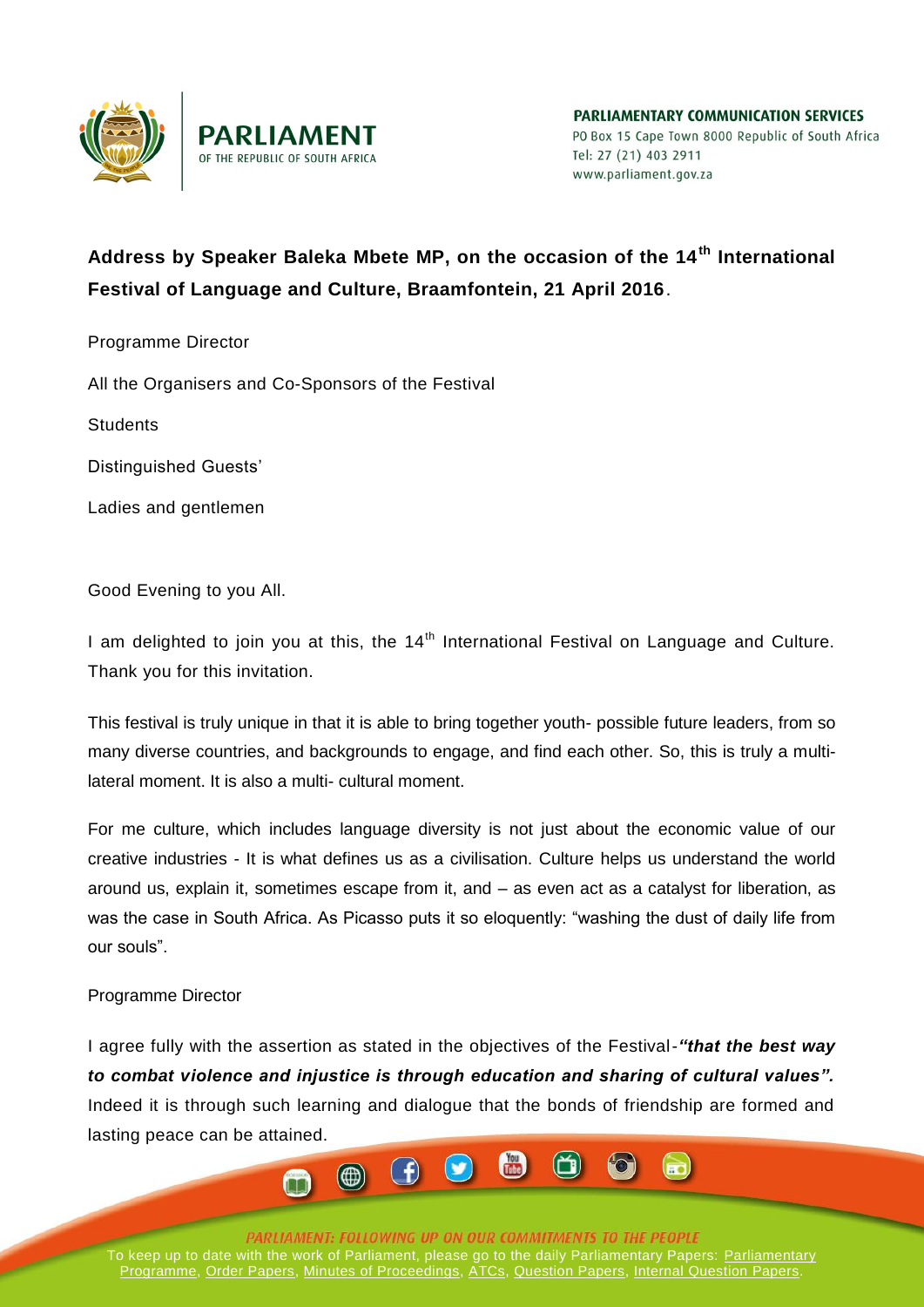## Programme Director

This year, South Africa celebrates its 20<sup>th</sup> anniversary of the adoption of our Constitution which underscores that we are-

One people, one nation, bound together by a common heritage and shared destiny, which is a nonracial, non-sexist, democratic South Africa.

Our Constitution also guarantees all our people the right to practice their culture, language, beliefs and customs. Everyone is also guaranteed, the freedom of creativity without interference, as well as the freedom of expression.

In mainstreaming culture in our policies, we have –

- Placed the importance of culture firmly within the national educational curricula, as well as in non-formal educational initiatives.
- We have also established a language policy that encourages the growth of all people's languages, 11 to be exact and the  $12<sup>th</sup>$  being braille within a multi – linguistic framework. This also includes the preservation and development of all indigenous languages.

Importantly, compliance of these policies are monitored by Institutions Supporting Democracy such as the Pan South African Language Board (PANSALB) and Human Rights Commission amongst others.

## Programme Director

The world today, is undergoing all kinds of challenges.

Today, we are witnessing growing tensions among cultures and faiths. Often, we see a politics of polarization, and the targeting of migrants for stereotyping and violence.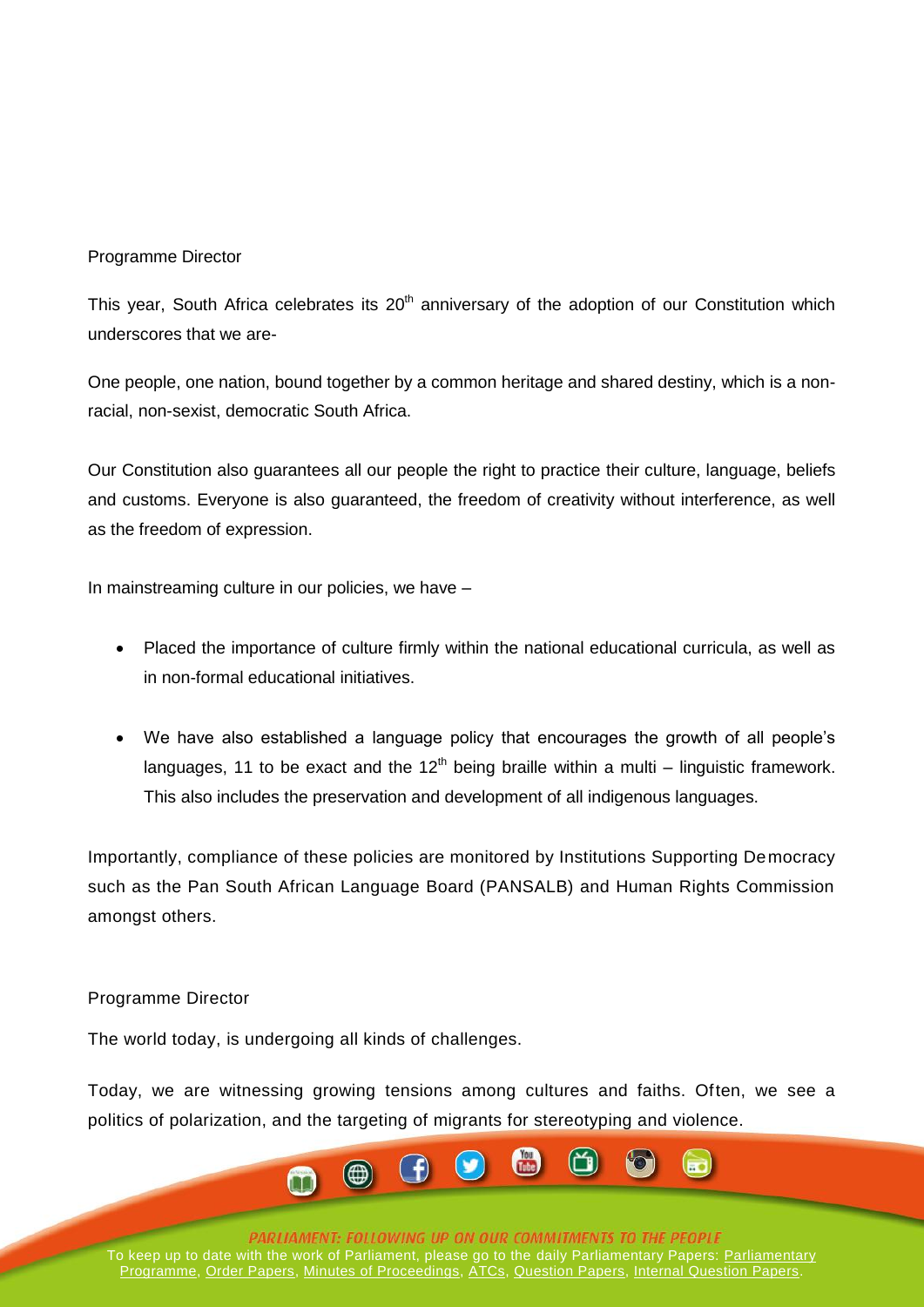And at times globalisation can be seen as a threat to local cultures and cultural diversity.

Therefore building peace and improving cross cultural understanding is not only about negotiations and contacts at the top, among leaders. It is also about what happens on the ground, at the grassroots.

This initiative to address youth unemployment and connecting young people to decent jobs is invaluable.

So too, is the focus on education. All countries are facing what is commonly called a "Youth Bulge." Creative solutions to this ticking time bomb calls for creative solutions. In this regard I wish to suggests that-

Investing in local cultural resources including tangible and intangible heritage including education, knowledge and skills, as well as music, dance, theatre and festivals, can develop sustainable creative economies, open up opportunities to youth, and help strengthen identity and social cohesion.

Promoting creativity for and among youth and harnessing young people's creative potential and energy therefore needs to be a priority in finding creative solutions to today's challenges.

Currently young people across the world are increasingly involved in heritage protection and promotion, recognising that heritage does not only belong to the past, but is also part of their identity.

Transmitting heritage values to young people favours intercultural understanding, respect for cultural diversity and helps create an environment conducive to a culture of peace.

Heritage related-initiatives which has been pioneered by Russia and Cuba for example- clearly demonstrate that culture is an indispensable driver and enabler of sustainable development.

Heritage provides testimonies to, and links between, the past and present. As one of the world's few inexhaustible natural resources, creativity is a source of considerable potential in promoting

sustainable socio-economic development for people of all ages